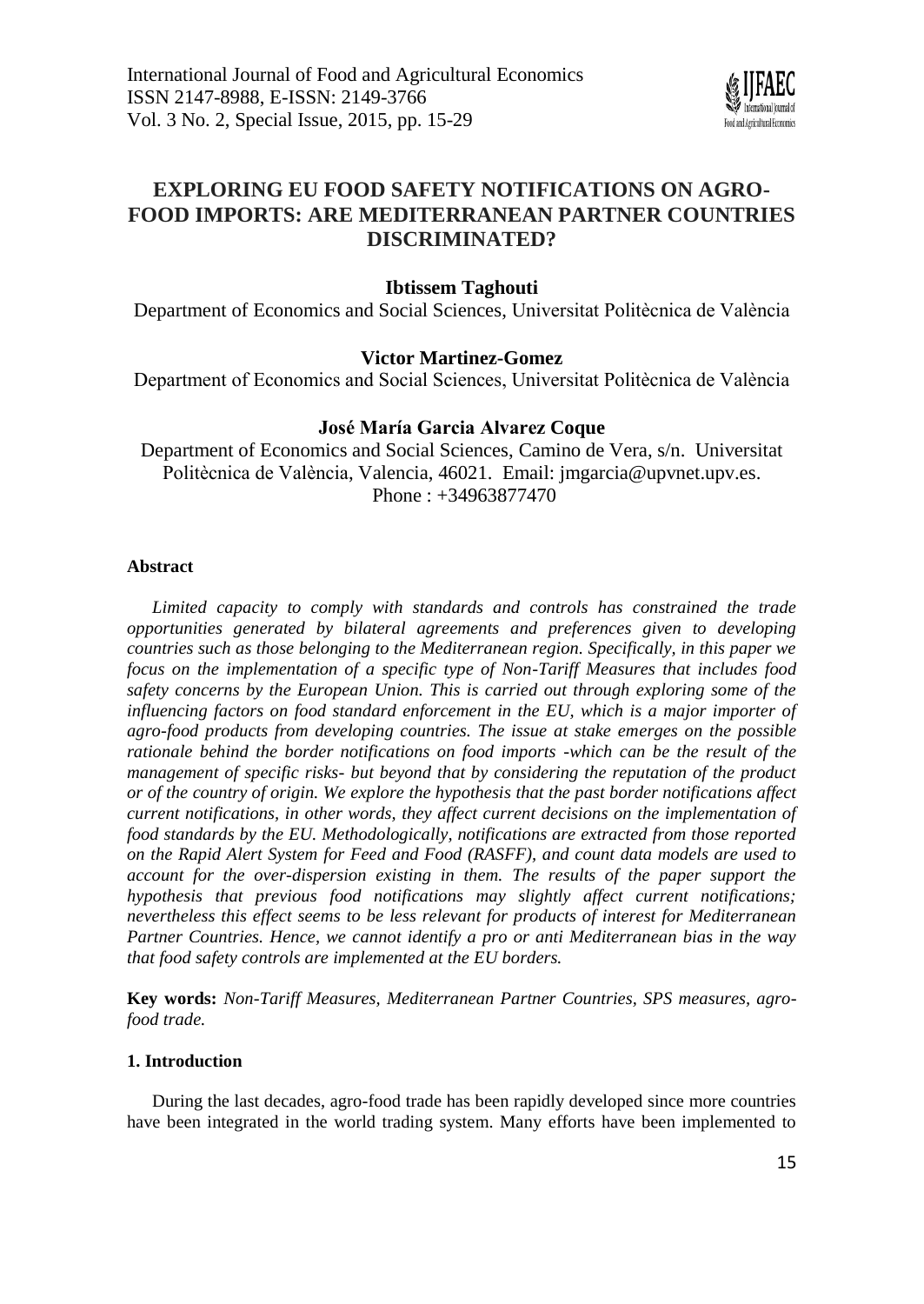make international trade easier and to facilitate markets' access by reducing trade barriers. Even though multilateral and bilateral trade talks have succeeded in eliminating tariff barriers, they still face the challenge of providing a more transparent framework for nontariff measures (NTMs). The concept refers to any measure, other than tariffs, which modifies price or quantities traded -see a classical discussion on the definition of the concept in Deardorff and Stern (1997). NTMs are increasingly becoming an important determinant of agro-food trade (OECD, 2005, Cadot *et al*., 2012) and hence the international political concern about their implementation is on the rise (Disdier *et al.*, 2008). They are employed for different purposes, which sometimes are protectionist (Yue & Beghin, 2009); Nimenya *et al.,* 2012), and sometimes to correct information asymmetries and market failures (Disdier *et al.*, 2014).

Literature underlines that the limited resources in developing countries have constrained them to fully benefit of the opportunities generated by multilateral agreements, given their lack of capacity to comply with standards and controls (Michalopoulos, 1999). Considering that the EU is a major importer of agro-food products from developing countries, this paper explores some of the influencing factors on food standard enforcement in the EU and focuses on their effects on agro-food trade with the main suppliers to the European market, with focus on Mediterranean exporters. In fact, the EU has largely dominated the agricultural trade relations of Mediterranean countries, including the EU's Mediterranean Partner Countries (MPCs) and Turkey. The region is the origin of about 7 per cent of EU imports, but for vegetables this share is close to 40 per cent and for fruits it is about 20 per cent. The implementation of NTMs on EU agro-food imports has received some attention in the trade literature (García-Martinez *et al.,* 2006), with certain focus on Mediterranean exports to the EU by assessing the welfare effects of their elimination (Kavallari *et al.*, 2013) or the analysis of specific trade policy instruments (Garcia-Alvarez-Coque *et al.*, 2009 and 2010; Cioffi e*t al.*, 2011; Santeramo *et al.*, 2014). From a different perspective, Tudela-Marco *et al.* (2014) study the policy substitution between tarfiffs and NTMS in some MPCs.

Food standards on trade have various roles, which are considered such as barriers to trade but also as catalyst (Chevassus-Lozza *et al.*, 2008). A point to stress is that EU food notifications can be the result of specific food health concerns, what is in line with the aim of correcting market failures. However, we wonder to what extent current notifications are influenced by the past history of food notifications. In short, the question emerges on the possible rationale behind the food notifications, which can be the result of the management of specific risks and of the "reputation" of the product or the country of origin.

We test the hypothesis that the history of notifications on problems leading to NTMs, significantly influences EU behavior on actual notifications. One hypothesis for this lies in the concept of reputation, which could explain why one product's notifications in one year may affect the probability of future notifications. Besides, such effects may appear at product, sector and country level. Jouanjean *et al.* (2012) looked at import refusals providing a first evidence of how reputation affects the enforcement of SPS measures by the US. We turn the analysis to the EU, using a more comprehensive definition of notifications on food standards. Food standard enforcement by the EU has received some attention in recent studies, as a determinant of trade (Baylis *et al.*, 2010). Jaud *et al.* (2013) explored the determinants of food standard enforcement but did not consider the reputation effects as explanatory variables.

This paper explains the impact of a group of variables on EU food controls, expressed as notifications on imports on which safety hazards are detected. Product notifications issued by EU member states are registered by the EU border authorities to enforce food safety policy and included in the Rapid Alert System for Food and Feed (RASFF)<sup>1</sup>, a database that has not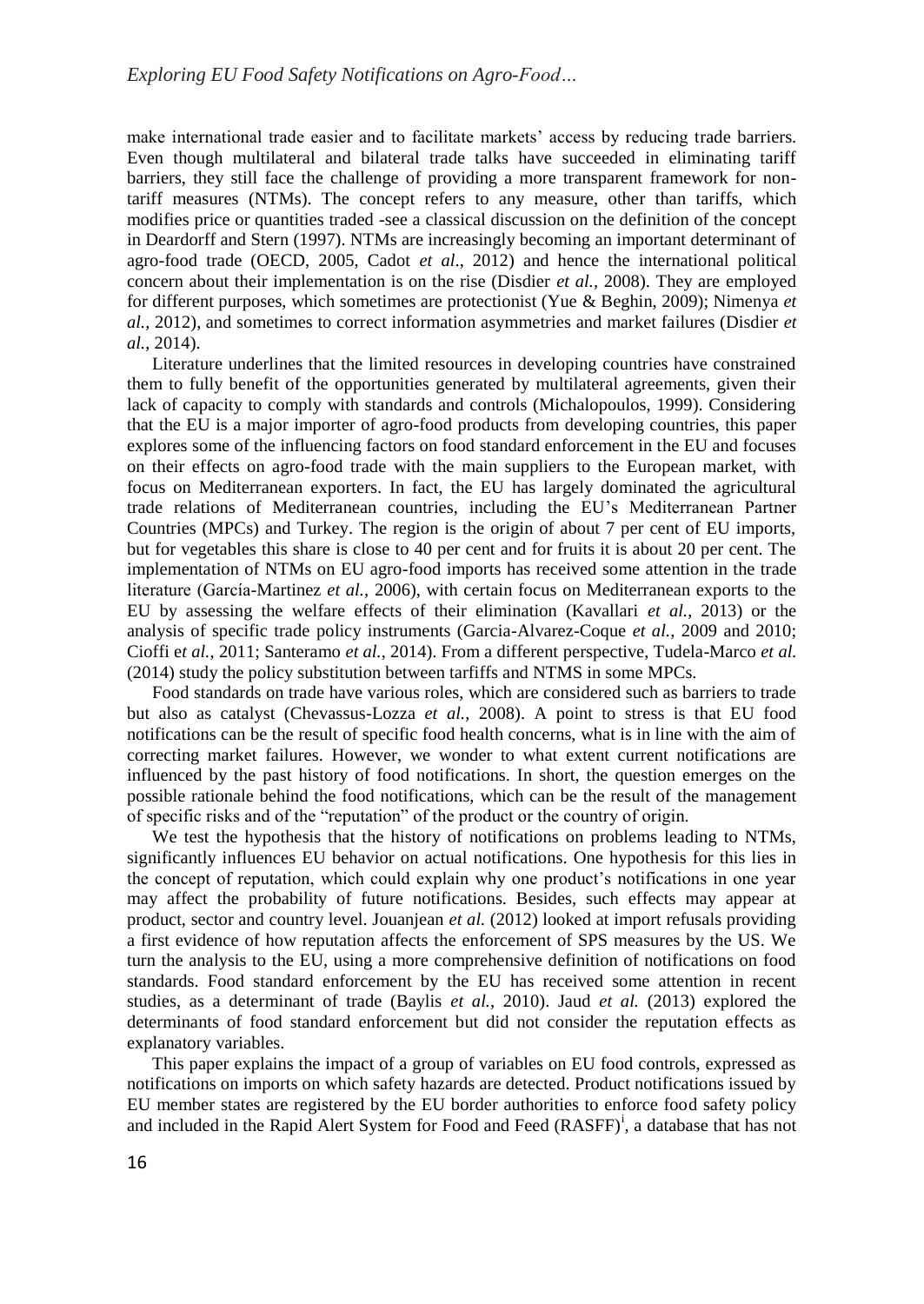been used extensively in trade literature to link the EU food notifications with trade restraints. In fact, to our knowledge, it is only used in the aforementioned paper by Jaud *et al.*  (2013). There are two main methodological challenges that could explain why the use of RASFF database has been limited. The first one is the need to link RASFF data with trade data expressed in terms of a recognized nomenclature such as the Harmonized System  $(HS)^{ii}$ To overcome this challenge, this research has involved the design of an algorithm to transform RASFF data into food alerts and notifications classified by HS Code.<sup>iii</sup> A second methodological challenge stems from the numerous observations with zero values in this type of datasets. To deal with this, we employed a set of different panel count models. As shown below, literature stresses that the panel count modelling approach has several advantages over individual time series and cross sectional models.

The paper is organized as follows. In the next section, we introduce the concept of reputation in food standard enforcement, and set the hypotheses of this paper. Then, the third section presents the methodology used in our empirical analysis and the way reputation is considered in the model, also indicating the specific treatment applied to include Mediterranean Partner Countries (MPCs) and specific products. The fourth section shows the results and discussion of the empirical application. Finally, the paper ends with some concluding remarks.

### **2. Reputation Effects And Hypotheses**

The analysis of NTMs' effects on agro-food trade constitutes the mainstream of the literature, often using gravity models (see some instances in Otsuki *et al.,* 2001; Wilson & Otsuki, 2004; Anders & Caswell, 2009). Maertens and Swinnen (2009) suggested that foreign standards can push up the production quality and help firms to realize beneficial productivity gain. NTMs can also be welfare-improving as they provide to consumers further information and decrease the impact of the asymmetric information problem (Beghin  $\&$ Bureau*,* 2001; Movchan, 1999; Disdier *et al.,* 2008; Disdier *et al.*, 2014).

The EU is an attractive destination for the exports from emerging countries, given the relevant size of its agro-food demand, and specifically for MPCs due to the historical trade relations and the geographical proximity. Concerning compliance of food standards, the EU Member States take the responsibility of controlling food safety risks at the border. According to Henson and Jaffee (2008), the implementation of European food safety standards seriously challenges agro-food exports of developing economies. For example, testing the compliance of a product with the EU standards involves costs at the expense of the exporter (Hoeckman & Nicita, 2008; Gonzalez *et al.*, 2011). Notifications registered by the EU and included in the RASFF can be classified in four types. First type, *Alert notifications,* correspond to food that presents a serious health risk and requires rapid action. Second type, *Border rejections,* is related to food that has been tested and rejected at the external borders of the EU when a health risk has been found. Third type, *Information notifications,* is used when a risk has been identified about food or feed placed on the market, but the other members do not have to take rapid action. Finally, any information related to food and feed safety, which has not been communicated as an alert or an information notification, but which is judged interesting for the control authorities, is transmitted to the members under the heading *'News'*.

Based on RASFF database, Grazia *et al.* (2009) and Garcia-Alvarez-Coque *et al.* (forthcoming) provide with analyses of the frequency of EU food notifications on MPCs' exports. The latter paper focuses on notifications imposed by a set of major EU importers concerning MPCs as origin countries. Figure 1 shows the notifications applied by EU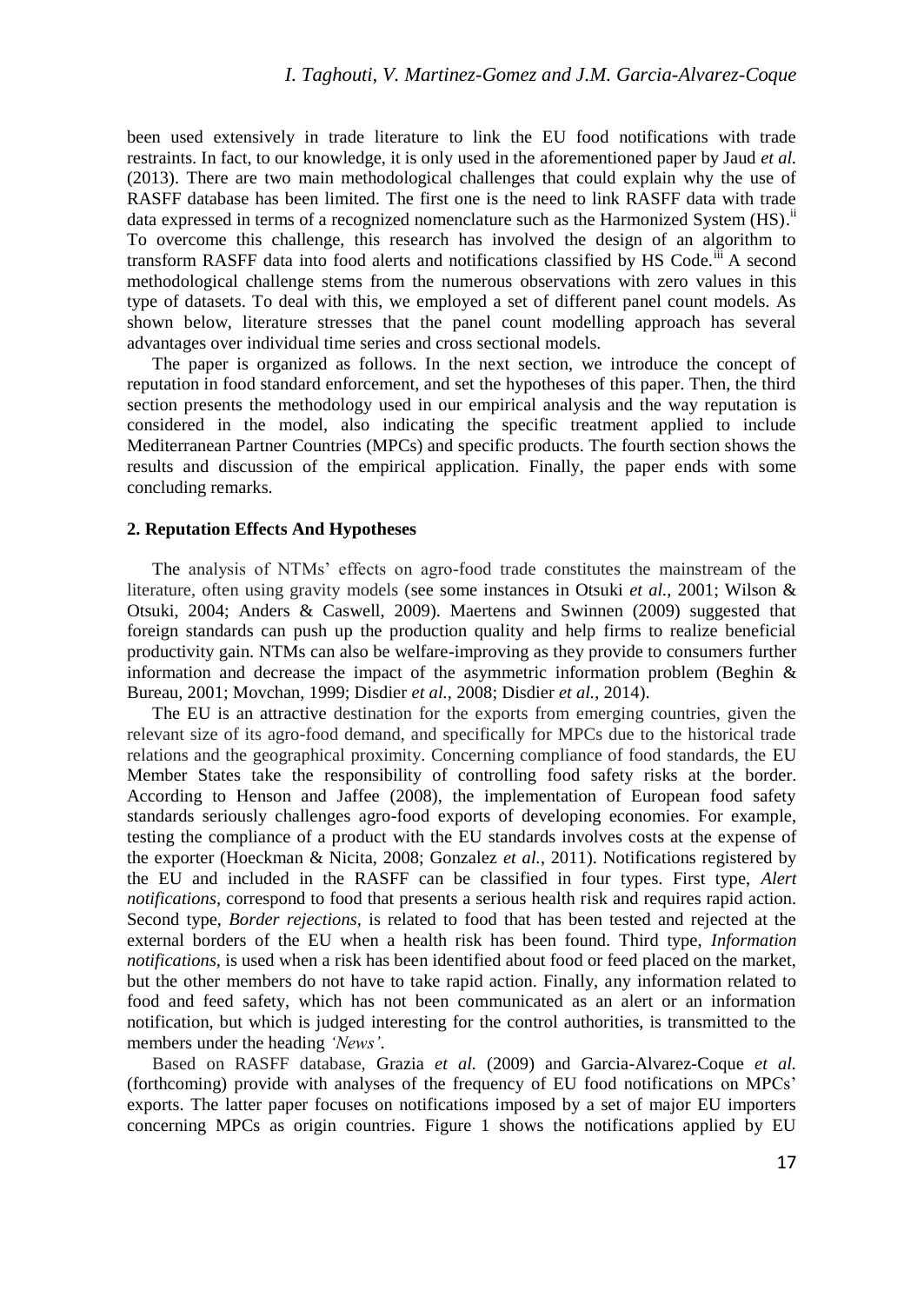authorities relative to the trade value of imports from Algeria, Egypt, Jordan, Lebanon, Morocco, Syria Tunisia and Turkey between 2002 and 2011.



**Note:** <sup>b</sup> Chapters from 01 to 22 at HS2.

# **Figure 1. Ratio of Notifications Applied By EU on Agro-Food<sup>b</sup>Mpcs Exports per Billion Euro of Traded Value**

It can be observed in Figure 1 that the number of notifications per import value is increasing in recent years in all the MPCs considered, except for Algeria and Egypt. Then, if that trend continues, a further increase in notifications could be expected in the following years. The observed increment can be probably attributed to the rise in notifications for products found to be unsuitable for consumption, but also, due to the increment of controls related to regulations and standards which impose reinforced checks for a list of products originated outside the EU. As highlighted in every RASFF annual report, Turkey is one of the countries –overall in the world, not only in the MPCs group- with highest number of notifications (see RASFF 2012).

In addition, the RASFF reports highlight that some products can be considered more sensitive in terms of food safety than others. Seafood and fruits and vegetables seem to be the most sensitive compared to other exported products based on the large number of notifications registered (RASFF, 2012).

The high number of notifications leads to consider a different strand to gravity models in the analysis of the trade effect of NTMs. This is the "reputation effect" analysis. In fact, it can be argued that a higher number of registered notifications on a country exports to a certain destination market can affect the way the system of notifications considers future exports. Then, the concept of reputation is defined as the impact of previous border notifications on current ones. To our best knowledge, there is only one study in the literature that has focused on the effect of reputation on developing countries exports' (Jouanjean *et al.,* 2012) and this has been applied to the US food imports. Another article (Baylis *et al.* 2010) considered EU fish imports and explored whether SPS measures were influenced by trade protection but without testing past behavior on food border controls.

18 We aim to explore the hypothesis that sellers' reputation –which is built on past history of notifications- affects decisions on EU current notifications. It is important to note that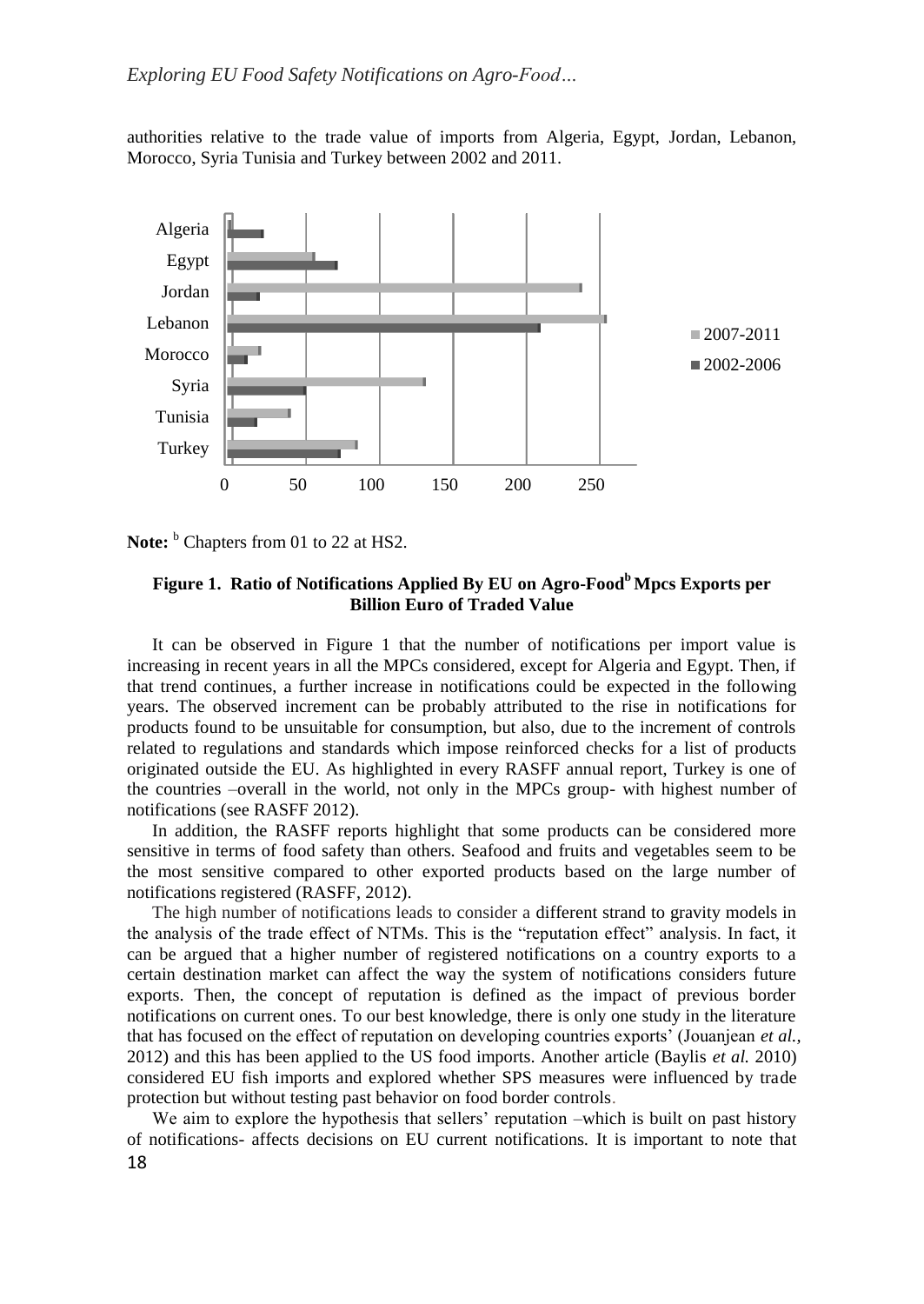reputation can be the result of the image that past safety concerns can create on the imported product. But it can also be the result of a real warning on product's attributes that enhances controls and notification, in particular when the exporters do not have time to react and fix the problem immediately. It may happen since modifying the production process can take even several years to make a product suitable for EU standards.

In this paper, we draw on the reputation effects introduced by in Jouanjean *et al.* (2012), but we apply it to safety notifications including products, sectors and regions that are exposed to a higher likelihood of being more and more notified by the importer. More specifically:

 *Product reputation* means the existence of a correlation between the number of notifications for a given product from a country in a certain year (hereinafter "productcountry-year") and the number of notifications affecting the product from the same country in previous years. To check the extent past history of notifications affect the present, we consider lagged variables of product notifications up to three years.

 *Sector reputation* means that a correlation exists between the number of notifications affecting a given product-country-year and the number of notifications affecting products from the same sector (defined as those in the same HS2 chapter)-country in the previous year.

 *Region reputation* means a correlation between the number of notifications affecting a given product-country-year and the total number of notifications affecting the productscountry combinations in the previous year belonging to a particular region, in our case, the Mediterranean partner countries and Turkey.

We assume that the three previous effects are positive, so the past history of notifications at the product, sector and country levels, enhance current notifications. We label such effects as hypotheses H1, H2 and H3, respectively. They mean that at each year (t), the EU authorities may implement NTMs based on updated criteria on risk assessment, but also influenced by the past, considering product, sector and exporter effects where the influence of one-year-lagged variables is tested. We consider that product safety concerns could persist on several years due to the adjustment process discussed above, so product reputation is also built upon notifications at years t-2 and t-3. We also expand the geographical coverage by considering a reputation effect for the MPCs considered as a region. Besides, additional hypotheses regarding the compliance of food standards are explored:

• H4: Countries with more experience exporting food to the EU tend to present fewer notifications. This would be caused by the general learning-by-doing effect that appears in trade liberalization literature. In particular, for MPCs, this hypothesis would hold due to the traditional trade flows and the history of trade agreements with the EU.

• H5: Import notifications are related to GDP per capita. We take GDP per capita as a measure of economic development and capacity of the exporting country to face NTMs. We expect the more developed the country is, the number of notifications is fewer.

• H6: A positive relationship exists between the number of notifications and the import value from selected countries in the previous year. We expect that larger imports would involve a higher number of notifications.

• H7: Some sectors can be more affected by food notifications than others. In particular, we wonder if Mediterranean products such as fruits, vegetables, and their preparations (respectively HS chapters 08, 07 and 20) are favored or discriminated by the application of food safety measures at the EU border.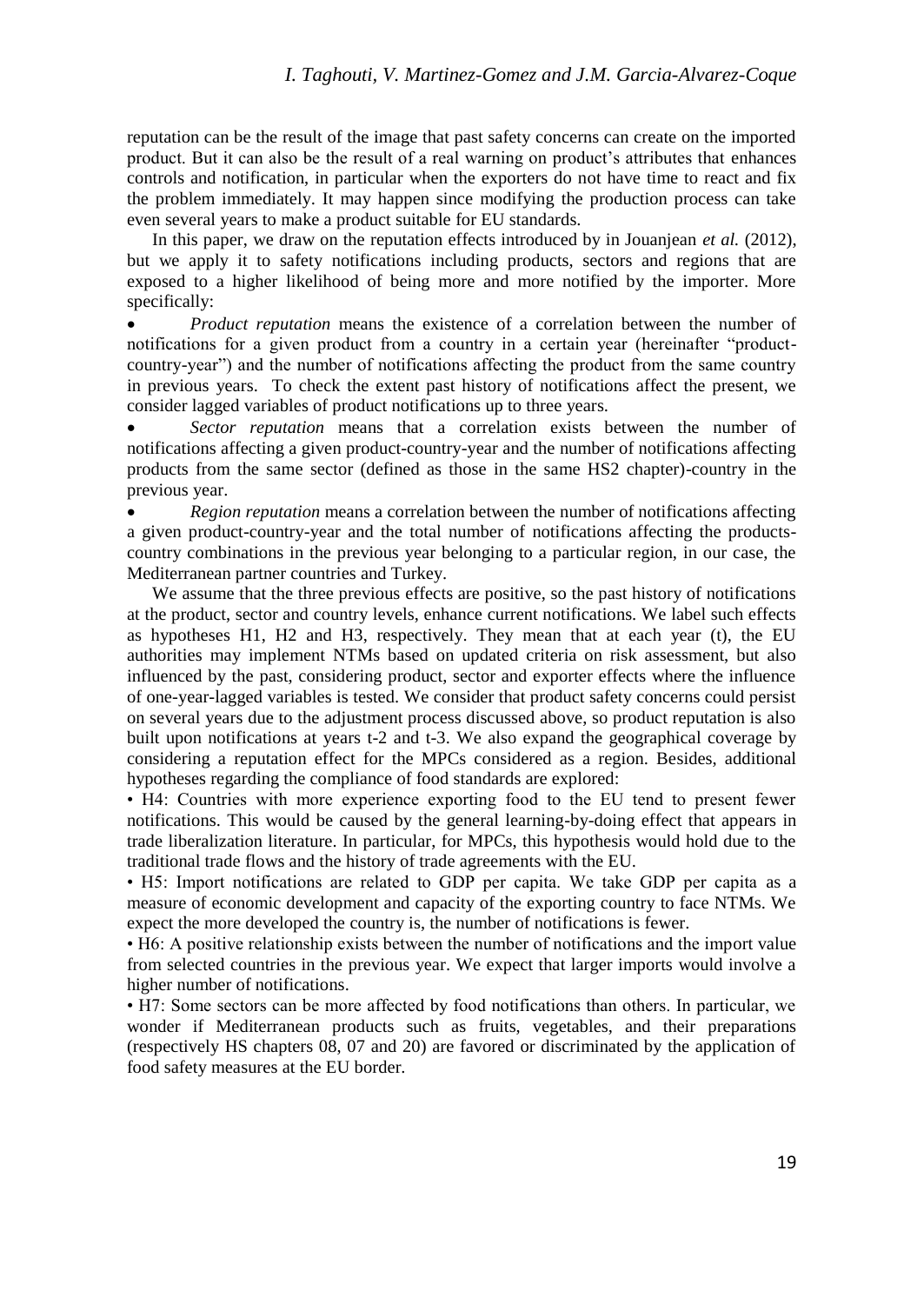### **3. Data And Methodology**

Our empirical analysis of used data from RASFF selects notifications registered by the EU on shipments from the 20 top developing agricultural exporters to the EU. These notifications belong to the period between 2000 and 2012. In addition to the selected top exporters, all MPCs were considered.<sup>iv</sup>. Thus, eight MPCs were included in the sample: Algeria, Egypt, Israel, Jordan, Lebanon, Morocco, Syria, Tunisia and Turkey. As we aim at studying the specific case of Mediterranean countries, a "region" reputation effect was also tested for this group.

We gathered the RASFF notifications of agro-food products in the period; then we classified these notifications according to the product (at the four-digit HS level), sector, country and region with an algorithm. Besides, every notification was classified under one chapter between HS 01 and HS23 to allow considering the sector reputation. Moreover, the notifications database was extended to allow for economic variables, e.g. import value and GDP per capita. After all this process, the database constitutes of 5,421 observations representing the number of notifications registered by the EU during the period between 2000 and 2012, for 20 exporters to the EU. All variables used for the analysis are summarized in Table 1.

| Variable            | Description                                                                               | Min.     | Max.     | Mean   | Std.<br>dev |
|---------------------|-------------------------------------------------------------------------------------------|----------|----------|--------|-------------|
| $N_{ij(t-1)}$       | Notifications of product (i)<br>from country (j) in lagged year<br>$(t-1)$                | $\Omega$ | 170      | 1.807  | 7.238       |
| $N_{lj(t-1)}$       | Notifications of sector (I) from<br>country $(j)$ in lagged year $(t-1)$                  | $\Omega$ | 268      | 9.384  | 25.670      |
| $N_{iJ(t-1)}$       | Notifications of all products (i)<br>from country (j) in laggedyear<br>$(t-1)$            | $\Omega$ | 375      | 75.1   | 82.780      |
| $Imports_{ij(t-1)}$ | Log import in thousand Euros<br>of product (i) from country (j)<br>in lagged year $(t-1)$ | $\Omega$ | 1335.342 | 30.313 | 84.031      |
| $LnGDPpc_{it}$      | Ln per capita GDP of country<br>$(i)$ in year $(t)$                                       | 6.089    | 10.350   | 8.075  | 0.9064      |

#### **Table 1.Description of Independent Variables.**

**Note:** To simplify the rest of variables has been omitted for reasons of space. **Source:** Authors' calculations.

Suppose *Nijt* are independent count data observations of notifications in product "*i*" imported from country "*j*" at year "*t*" on the integers  $N_{ijt} = 0, 1, 2, \ldots$  with a count data distribution  $f(N_{\text{lit}}|\mu)$  with an unknown parameter  $\mu$ . The following empirical model gives the expected notification count:

$$
E[N_{ijt}|\mu] = exp{\beta_0 + \sum_L (\beta_1 + \beta'_1 Z_M)N_{ijt-L} + (\beta_2 + \beta'_2 Z_M)N_{ijt-1} + (\beta_3 + \beta'_3 Z_M)N_{jt-1} + (\beta_4 + \beta'_4 Z_M)Imports_{ijt-1} +
$$
  

$$
(\beta_5 + \beta'_5 Z_M) \ln GDPpc_{jt} + other fixed effects
$$
 (1)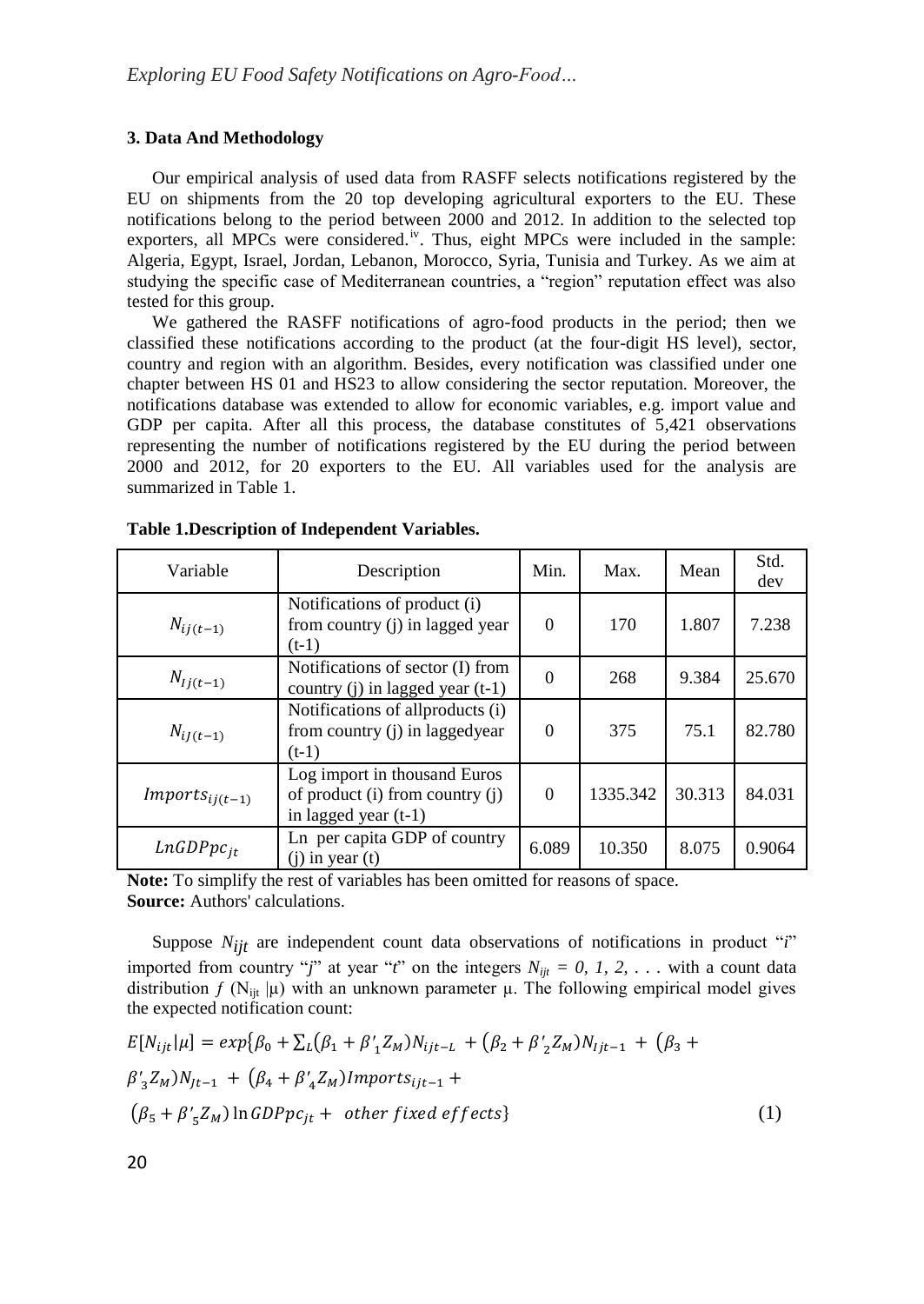Where *E*  $[N_{ii}|\mu]$  is the mean of the count of food notifications conditional on the matrix of explanatory variables, which are detailed in Table 1 and summarized as follows:

*Nijt-L* are the product notifications, where *i* products are represented at four-digit HS level, for year t-L, where L = 1, 2 and 3;  $N_{ijt-1}$  are the sector notifications, where HS sectors are represented at two digits, I = 1, ….., 23, covering agricultural products;  $N_{lt-1}$  are the total exporting country's notifications, with J corresponding to each of the countries indicated above; imports ( $Imports_{ij}$ <sub>11</sub>-1)are defined in terms of value and GDP per capita is expressed in log terms. To take account for risks associated to specific sectors a fixed effect is included for every trade chapter at the two-digit level of the HS. We also explicitly tested the differential effects on counts for exporters belonging to the Mediterranean region by including a dummy variable  $Z_M$  that takes a value 1 when the corresponding import flow is originated in a MPC; this dummy can help to validate if there is a fixed effect for MPCs. Besides, the interaction coefficients  $\beta' h$ , h = 1,...,6, measure the specific change in product, sector, country reputations, import and GDP per capita effects due to an export originated in a MPC.

As for the data generating process  $f(N_{ijt}|\mu)$ , the Poisson distribution could be useful as the dependent variable is discrete and notifications are non-negative integers. But it is worth noting that the average count of notifications (1.807) presents a high variance on the order of 7.238. Moreover, all explanatory variables presented in Table 1 show a lower mean than their variances. This confirms the presence of over-dispersion phenomenon in the data.

Hence, following Cameron and Trivedi (2013), we considered that the Poisson distribution for counting data poses limitations to deal with over-dispersed data sets, as is the case of the dataset used in this paper. Cameron and Trivedi (2013) and Zeileis *et al.* (2008) suggest using count models such as the Negative Binomial (NB) distribution.

An additional problem appears in our case because of the existence of a large number of zeros in the notification counting. Although both the Poisson model and the NB regression models can, unlike the log-normal model, technically deal with zeros, they are not well suited to handle the situation in which the number of observed zeros exceeds the number of zeros predicted by the model. The most important problem caused by excessive zeros in the data stems from the fact that two different processes can produce zero notifications, which is a problem that frequently appears in gravity trade models and it is normally solved with count models (see a recent application in Dal Bianco *et al.*, 2015).

The first process is the full compliance of an export to the EU food control, which is reflected by inexistence of food notifications. The second process is the absence of exports to the EU, what can be due to structural factors depending on resources, distances, preferences and specialization. In this case, food notifications do not appear because the probability of trade is zero, and notification cannot apply to the corresponding product and partner. The possibility of such double process leads to test a ZINB model (Greene, 1994) that considers the existence of two latent groups within the sample of exporting countries: a group having strictly zero counts and a group having a non-zero probability of having counts other than zero. Therefore, the estimation process of the ZINB contains two parts. The first part includes a probit regression of the probability that there is not any count of food notifications at all. The second part contains a NB analysis of the notification count for the group that has a non-zero probability of trade.

Then a zero-inflated model with extra proportion of zeros p is defined by the following probability density function:

$$
Prob(N = N_{ijkl}|\mu) \tag{2}
$$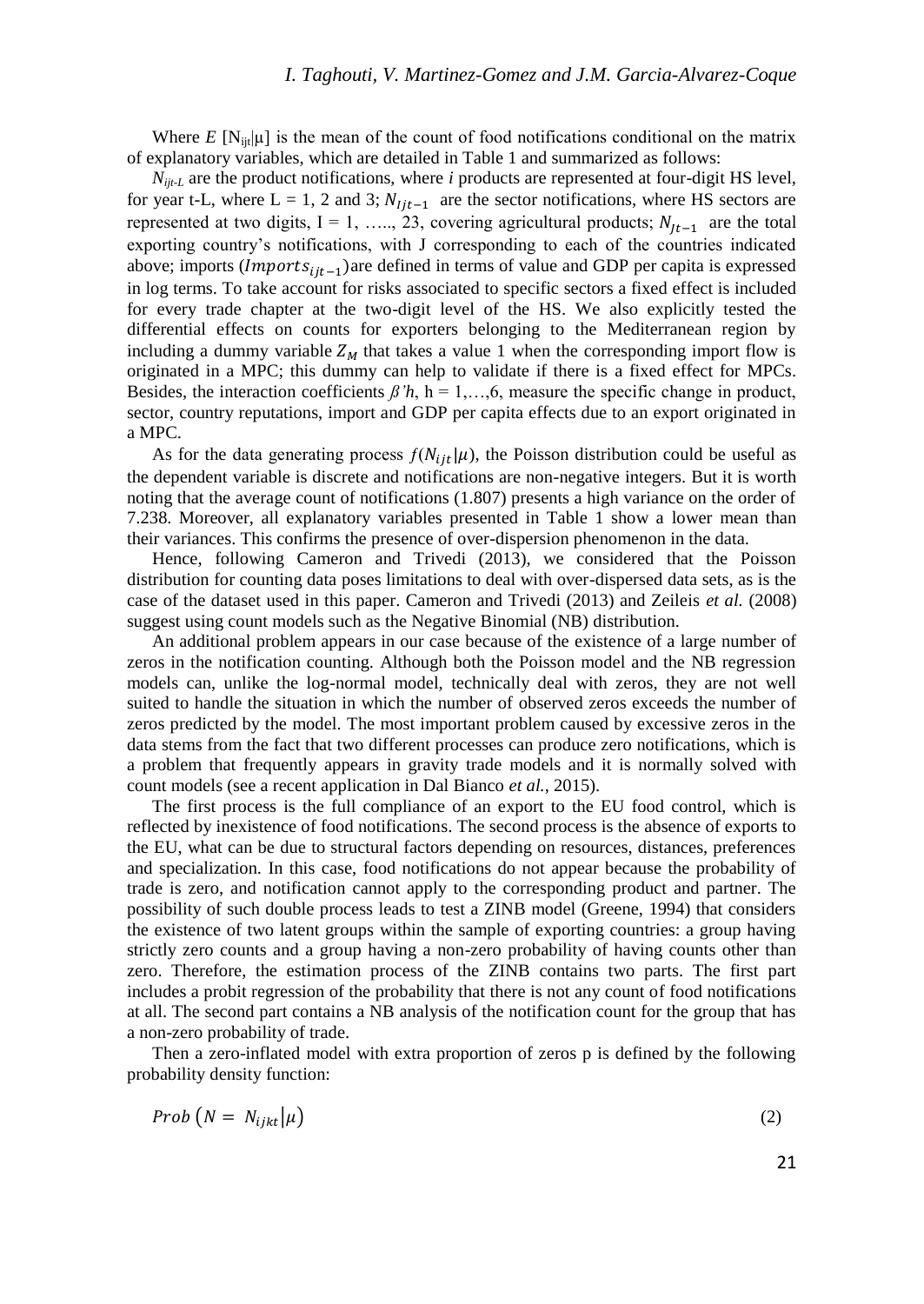where we consider a negative binomial distribution for  $f(N_{i}{}_{i\tau}|\mu)$ . The present contribution has included, in the probit part, variables that influence the probability of appearance of no counts: product, sector and country reputations at years t-L, where  $L = 1$ , 2 and 3; and a dummy variable *t.1* that takes a value of one when there was import of the corresponding product in year t-1. This last variable is assumed to affect the probability of zero counts but remains uncorrelated with the number of notifications at year t. Maximum likelihood estimation of the parameters of the ZINB model is documented in Cameron and Trivedi (2010).

With these three possible models (Poisson, NB and ZINB), we carried out the estimations using R code. Their results are presented in the next section.

### **4. Results and Discussion**

As an initial exploratory analysis, a correlation chart was made showing the influence of lagged notifications on the current ones for the same product in Figure 2. It seems to support H1, so that reputation matters in EU border controls. These results would be consistent to what was found by Jouanjean et al (2012) for the US import refusals.

Figure 3 shows the effect of development levels (measured in terms of GDP per capita) on present notifications (H5). It illustrates a negative relationship between the two variables, hence suggesting that countries with higher GDP per capita tend to have lower notifications.



**Source:** Authors' calculations.

**Figure 2. Product Reputation. Exploratory Correlation Analysis of One-Year Lagged and Current Notifications.**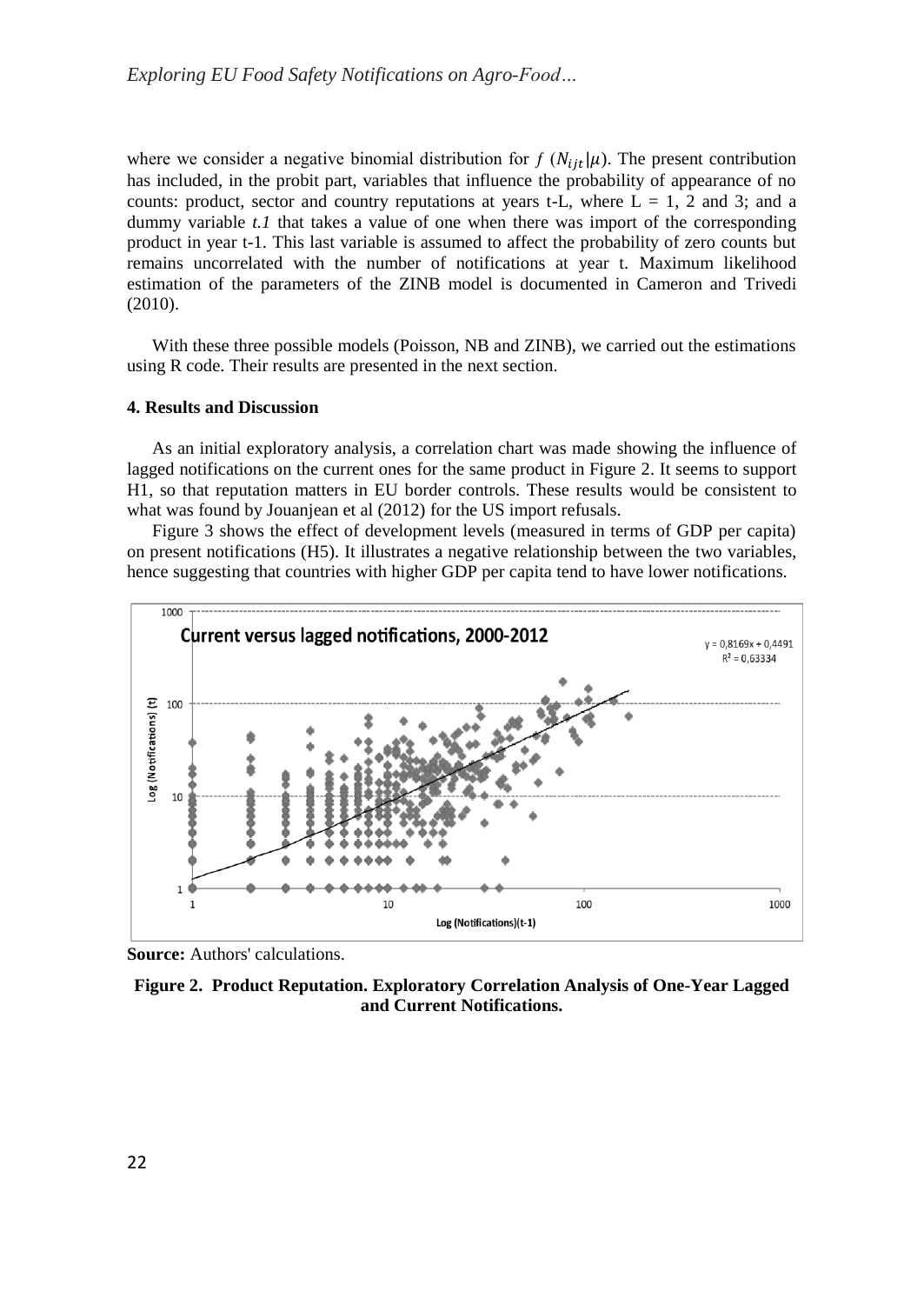

**Source:** Authors' calculations. **Figure 3. Relationship Between the Single Average of Notifications and Their GDP per Capita.**

Turning now to the count data models' estimates, Table 2 presents the results of the estimation. At first sight, the poor general performance of the Poisson model fits with the findings of the literature regarding its lack of validity with over dispersed data. It can also be seen through the significantly higher log-Likelihood rate and AIC and BIC indicators compared to the other models tested.

For the NB and ZINB models, the model selection indicators AIC and BIC apparently favor the selection of the ZINB model against the NB version. However, the Vuong test, suitable to compare both kinds of models (Vuong, 1989), indicates that the NB model provides a better fit to the data than the ZINB model. If we depict the different counts of observed notifications and of those predicted by both models (Figure 4) we find that the NB model predicts a percentage of different counts that it is closer to the observed curve than the ZINB model. So we could accept as well the adequacy of the NB model. As model comparison criteria do not lead to unequivocal conclusions, we will make reference to both models' results in the next paragraphs.

Coefficients in Table 2 can be interpreted as the marginal effects of increasing the levels on the right hand side of equation (1). For covariates expressed in levels, coefficients mean the percent change in the food notification count for product i from country j, due to a change in one unit of the studied covariate. When the covariate is expressed in log terms, such as it happens with GDP per capita, the coefficient is an elasticity measuring the percent change in the food notification count related to one per cent change in the explanatory variable. Fixed effects and constant provide the food notifications given by the exponential of the studied fixed effect or constant. In addition, in this exercise we can see how the general levels of the different covariates may increase or decrease by measuring the coefficients of interaction variables with a dummy that refers to the region of MPCs.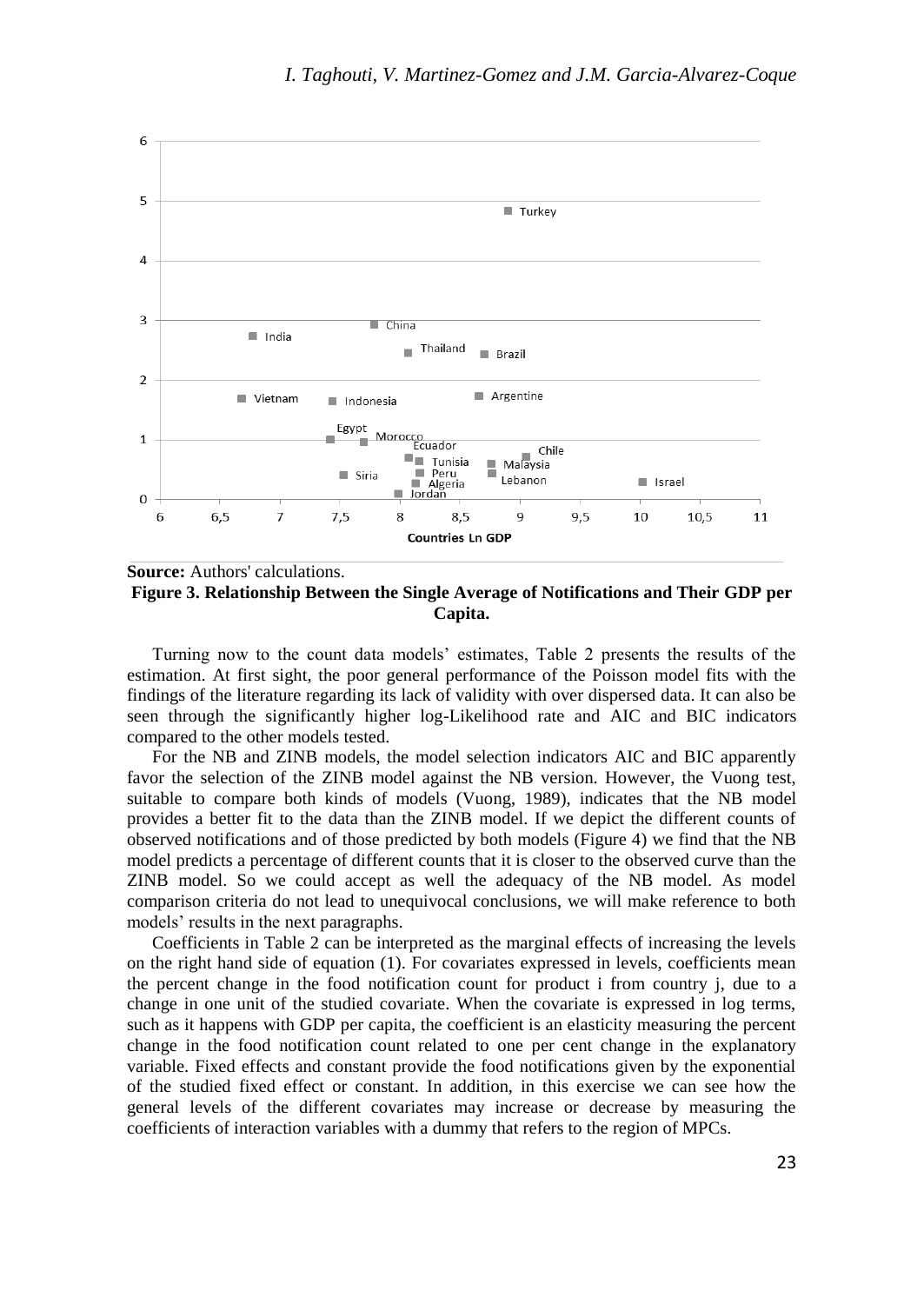|                                          | Poisson                              | <b>NB</b>           | <b>ZIM</b>           |  |
|------------------------------------------|--------------------------------------|---------------------|----------------------|--|
| (Intercept)                              | $-0.493(0.078)$                      | $-0.931(0.146)$     | $-0.203(0.151)$      |  |
| $N_{ij(\underline{t-1})}$                | $0.019(0.001)$ ***                   | $0.121 (0.007)$ *** | $0.070(0.008)$ ***   |  |
| $N_{ij(t-2)}$                            | ***<br>0.010(0.001)                  | ***<br>0.026(0.007) | $0.015(0.007)^*$     |  |
| $N_{ij(t-3)}$                            | 0.009(0.001)                         | $0.024~(0.007)$ *** | 0.018(0.006)         |  |
| Med                                      | $-0.795(0.101)$ ***                  | $-0.199(0.199)$     | $-0.045(0.197)$      |  |
| $N_{lj(t-1)}$                            | $-0.003(0.001)$                      | $-0.002(0.002)$     | $-0.002(0.002)$      |  |
| $N_{ij(t-1)}$                            | 0.003(0.000)                         | 0.004(0.000)        | $0.003(0.000)^{4}$   |  |
| LogGDPpc <sub>it</sub>                   | $-0.003(0.000)$ ***                  | $-0.002(0.001)$ *** | $-0.002(0.001)$ **   |  |
| $\textit{Imports}_{ij(\underline{t-1})}$ | $0.000 (0.000)$ ***                  | $0.000(0.000)$ ***  | $0.000 (0.000)^{**}$ |  |
| $N_{ij(t-1)}$ : Med                      | 0.000(0.001)                         | $-0.051(0.013)$ *** | $-0.025(0.014)$      |  |
| $N_{ij(t-2)}$ : Med                      | $-0.009(0.002)$ ***                  | $-0.004(0.015)$     | $-0.004(0.013)$      |  |
| $N_{ij(t-3)}$ : Med                      | $-0.002(0.001)$                      | $-0.001(0.013)$     | $-0.005(0.012)$      |  |
| $N_{lj(t-1)}$ : Med                      | $0.009\overline{(0.001)}^{***}$      | 0.005(0.003)        | 0.004(0.002)         |  |
| $N_{ij(t-1)}$ : Med                      | $-0.00120(0.00041)$ **               | $-0.00131(0.00093)$ | $-0.00043(0.00092)$  |  |
| $LnGDPpc_{it}$ : Med                     | $0.00414(0.00082)$ ***               | 0.00096(0.00163)    | 0.00001(0.00174)     |  |
| $Imports_{ij(t-1)}$ : Med                | $0.00010~(0.00002)$ ***              | 0.00005(0.00005)    | 0.00000(0.00009)     |  |
|                                          | Yes                                  | yes                 | yes                  |  |
| Zero model: (Intercept)                  |                                      |                     | 0.354(0.148)         |  |
| t.1                                      |                                      |                     | 0.035(0.163)         |  |
| $t.\overline{2}$                         |                                      |                     | $-0.086(0.168)$      |  |
| t.3                                      |                                      |                     | $-0.125(0.177)$      |  |
| $N_{ij\underline{(t-1)}}$                |                                      |                     | $-0.700(0.087)$ ***  |  |
| $N_{Ij(t-1)}$                            |                                      |                     | $-0.001(0.002)$      |  |
| $N_{ij(t-1)}$                            |                                      |                     | 0.000(0.000)         |  |
| Num. obs.                                | 4248                                 | 4248                | 4248                 |  |
| <b>AIC</b>                               | 22356.814                            | 11681.858           | 11382.277            |  |
| <b>BIC</b>                               | 22579.212                            | 11910.609           |                      |  |
| Log Likelihood                           | $-11143.407$                         | -5804.929           | $-5648.138$          |  |
| Deviance                                 | 17652.719                            | 3352.890            |                      |  |
| Overdispersion $(\alpha)$                |                                      | 9.2347***           |                      |  |
| <b>Vuong Test</b>                        | $-21.3989$ <sup>***</sup> (NB > ZIM) |                     |                      |  |

**Table 2.Statistical Models: Estimated Parameters and Models' Fit Indicators.**

**Note:** ZINB consist of two parts. The first part is a negative binomial regression of probability. The second contains a probit regression of the probability. \*\*\*p< 0.001, \*\*p < 0.01,  $\mathcal{P} > 0.05$ . Standard errors are provided in brackets. For overdispersion, the alpha value is displayed, for the Vuong test the z-score.

**Source:** Authors' calculations. All models are estimated using R-language

24 Our empirical results show that the coefficients of the variables  $N_{ij(t-L)}$  (L=1, 2, 3) are significant and they have the expected positive sign in both the NB and ZINB models. These results confirm H1, so that the past history of notifications issued at the EU borders affects the number of notifications for same product-country in the next year. It is worth to stress the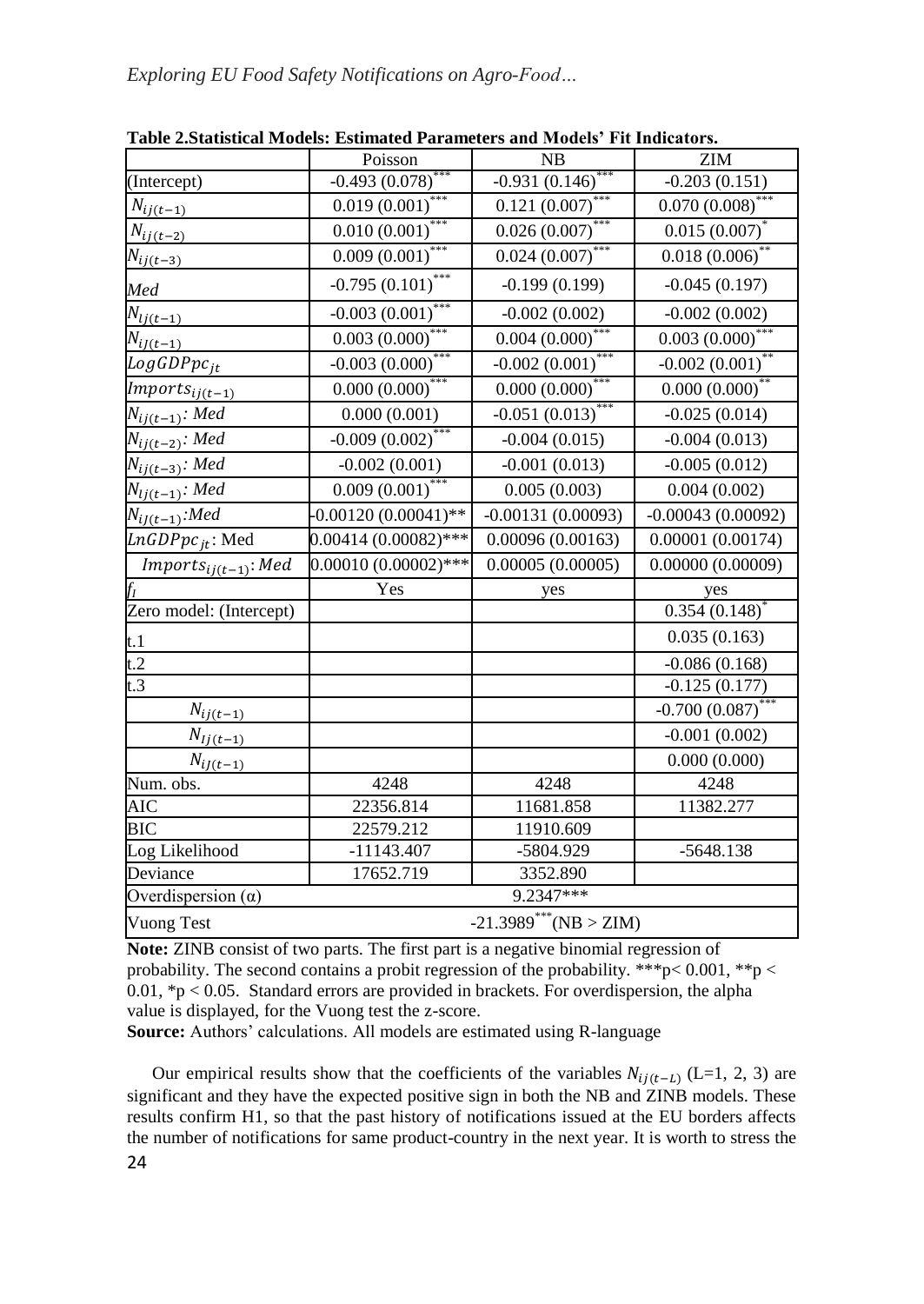higher value for value for  $L = 1$ . This could indicate an incomplete reaction of exporters to food safety issues or that control authorities tend to keep strong monitoring in the years following a food problem. More specifically, for t-1 the results indicate that the increase in one unit in lagged notifications  $N_{ij(t-1)}$  would increase the number of expected notifications  $N_{ijt}$  by 12% in the NB model and 7% in the ZINB model. However, product reputation effects decrease significanty with time, and one unit change in  $N_{i}(t-2)$  and and  $N_{ij(t-3)}$  increase notifications in t by 2.6% and 2.4%, respectively in the NB model.

As for H2 (sector reputation), the corresponding coefficients were not found significant, suggesting that the notion of collective reputation applied to a sector *I* has no influence on the food notifications for the product *i* belonging to that sector in the next year.

Confirming H3, the impact of the country reputation was found to be statiscally significant and positive, although small in value. Thus, the registred notifications in year t applied to the products are affected by the collective reputation of the exporter involved in the trade flow, so one food notification in country *J* adds to the product notification count 0.4% (NB) and 0.3% (ZINB).

As regards to the level of development of partner countries tested in H5, regressions show that GDP influences the number of notifications. Indeed, the GDP appears statiscally significant at 1% (NB model) and 5% (ZINB model) which means that the EU rejections depend on exporter's characteritics correlated with GDP per capita of the countries (infrastructure, human capital, etc). This finding is consistent with the descriptive analysis depicted in Figure 3 and also in line with our expectations in H5. The GDP per capita has a negative coefficient in both NB and ZINB version (with elasticity of -0.2 in both models). The level of development of national standards infrastructure is relevant to the determination of import notifications. It is due to the higher quality of exported products in more developed countries and the better adoption of new technologies. It is not surprising that countries with higher GDP accomplish more successfully the required standards by the EU.

Regarding the lagged import value (H6), this has a positive and 1% statistically significant coefficient. This finding suggests that import value is a relevant determinant of the total number of food notifications. The positive coefficient of this variable means that the increase of imports from an exporter, independently of its history of compliance with EU standards, is accompanied by a stricter control in the borders. This could suggest a EU protectionist behavior, as it is normal that when import value increases, though it is normal that the border controls become more intensive and tend to increase their frequency as imports increase, generating an increase in food notifications.



**Figure 4.Different Counts of Observed Notifications and Those Predicted by Both Models**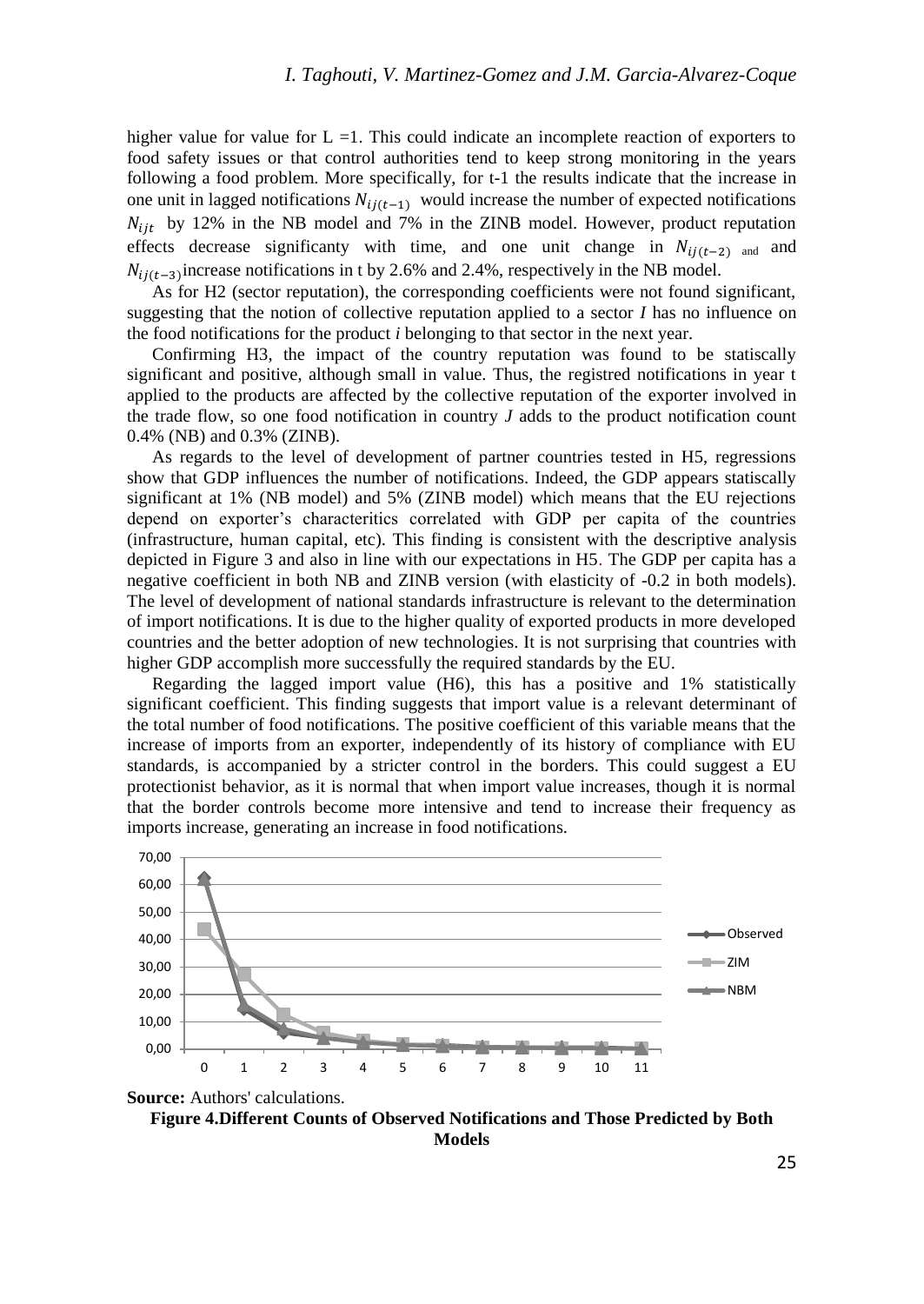After these general findings, it is time to look at the differential effect for MPCs as analysed in H4 and H7. First of all, as we considered sectoral fixed effects as covariates whose parameters are not shown in the Table 2 for space reasons- we found a significant a positive coefficient for HS chapters 03 (fish product) and 02 (meat products) indicating a higher propensity to issue notifications for these two chapters. Also, we found a significative negative coefficient for HS chapters 15 (animal and vegetable oils), 18 (cocoa) and 22 (beverages), with the opposite meaning. Among these cases, chapters 03 and 15 are of export interest for MPCs. However, the parameters for HS chapters 07, 08 and 20, which include vegetables and fruits and their preparations, did not result significant in the models estimated. Hence, we did not find a sector bias against of favouring these products of crucial interest for Mediterranean exporters to the EU.

As for the interaction variables including the MPC regional effect, they were not found to be significant in neither the NB nor the ZINB model for country reputation, import level and log GDP per capita suggesting the absence of a Mediterranan bias with respect to how the characteristics of the exporting country and its exports affect the propensity of the EU to release food notifications. This is supported by the non-significancy of the Mediterranean fixed effect parameter. Mediterranean interactions with product notifications lagged on year were found significant in the NB model, with negative sign. It suggests that the marginal percent effect of increasing in one unit the notification count from a MPC would reduce the average expected count of notifications for products concerned by 5.1%. Mediterranean countries' sector reputation were not found significant in either the NB and ZINB models.

### **5. Concluding Remarks**

This study aims at assessing if the reputation effects can affect the implementation of NTMs, considering RASFF notifications at the EU border. While notifications are influenced by specific SPS and TBT problems, however, it may happen that past notifications have an influence on present restrictiveness of NTMs. Four types of reputation effects were considered, namely product, sector, country and region reputations.

Our empirical findings suggest that the EU notifications are affected firstly by the own reputation of a product and the country reputation, with relatively stronger effect of the reputation built at the product level. Nevertheless, reputation of a product does not affect in the sector level. Notifications are also affected by the import value suggesting a possible protectionist behavior. Implementation of NTMs by the EU vary according the per capita GDP of the exporter, suggesting that investment in infrastructure and human capacities favor the integration of agro-exporting firms in the global value chains to comply with EU requirements regarding the quality of imported products.

These results suggest that, apart from specific problems related to given products, it is worth noting that product and country reputation affect strongly the notification count. Thus, export quality policies have to be built at a country or wider level. It is strongly recommended to involve the developing country stakeholders in NTMs-setting process through international organizations and bilateral discussions to get more harmonization between European standards and their agro-food suppliers, including partnership agreements between the EU and developing countries. Our findings give a strong base that reputation builds on across-the-board efforts to improve quality compliance in one zone or sector, beyond the problems of a specific product.

Our results show that there is no sign of an anti or pro Mediterranean bias in the way food safety policy is implemented at the EU borders. This does not mean that the Mediterranean countries are out of the RASFF system and actually they are affected by the implementation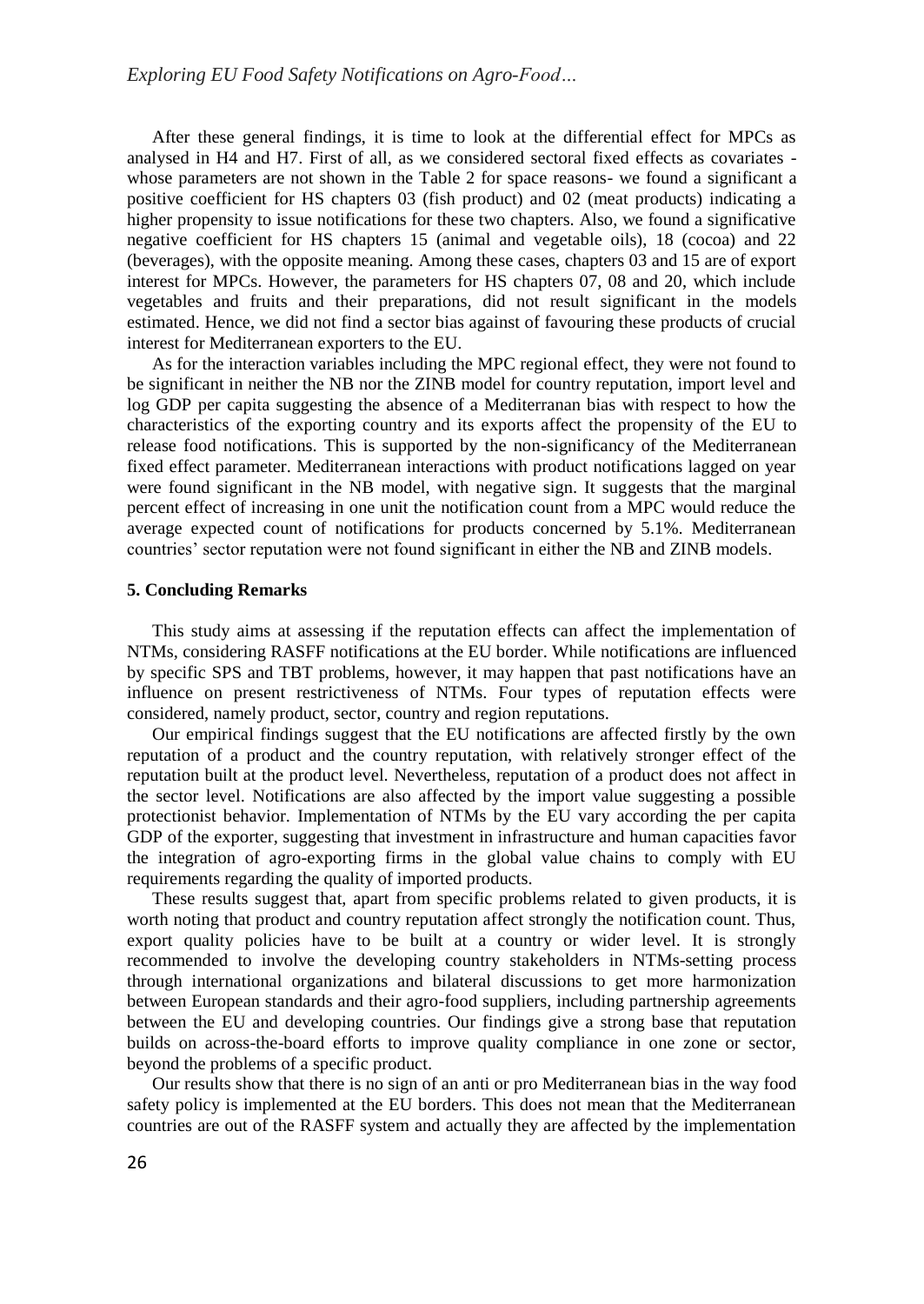of EU safety standards as occurs in other partners in the world. Instead, what is reflected in our models is that there is no sign of protectionist behaviour by the EU against Mediterranean exporters, even when their export specialization competes with Southern European production, namely on fruits, vegetables and its preparations. On the other hand, historical partnership and the geographical proximity could reflect in a better treatment as might be suggested by the coefficient of the NB for the Mediterranean product reputation.

This research also presents some qualifications that call for further investigation. First, although we have shown that history matters in the food safety controls, these could be influenced by an adjustment of the export strategy of the affected suppliers, which could counteract controls by moving their exports (even those of worse quality) to other destinations. Second, the distribution of notifications between types of alerts or hazards would let us know about the learning effect or adjustment strategy by product/sector and country. Finally, specific country case studies could be undertaken by including separate variables for specific exporters, for which the used methodology is valid.

### **Acknowledgements**

The authors wish to thank Josep Domènech and Lorena Tudela for helpful insights and assistance in implementing the algorithm for the transformation of RASFF data into computable data. The authors acknowledge the support received from the projects AGL2012–39793-C03–02, funded by the Ministry of Economy and Competitiveness (Spain) and the Univeristat Politècnica de València (PAID 06-12).

## **References**

- Anders, S.M. & Caswell, J. (2009). Standards as Barriers versus Standards as Catalysts: Assessing the Impact of HACCP Implementation on U.S. Seafood Imports. *American Journal of Agricultural Economic*s 91,310-321.
- Baylis, K., Nogueira, L. & Pace, K. (2010). Food Import Refusals: Evidence from the European Union. *American Journal of Agricultural Economics* 93,566-572.
- Beghin, J.C. & Bureau, J.C. (2001). Quantitative policy analysis of sanitary, phytosanitary, and technical barriers to trade. *Economie Internationale* 3,107-130.
- Cadot, O., Malouche, M. & Sáez, S. (2012). Streamlining Non-Tariff Measures: A Toolkit for Policy Makers. *World Bank Publications*.
- Cameron, A. C. & Trivedi, P. K. (2010)*. Microeconometrics using Stata: Revised Edition*.
- Cameron, A.C. & Trivedi, P. K. (2013). *Regression analysis of count data. Cambridge University press.*
- Chevassus-Lozza, E., Latouche, K., Majkovic, D. & Unguru, M. (2008). The importance of EU 15 borders for CEECs agri-food exports: The role of tariff and non-tariff measures in the pre-accession period. *Food Policy*, 33, 595-606.
- Cioffi, A., Santeramo, F. G., & Vitale, C. D. (2011). The price stabilization effects of the EU entry price scheme for fruit and vegetables. *Agricultural Economics*,*42* 405-418.
- Dal Bianco A., Boatto V., Caracciolo F. & Santeramo F.G. (2015). Tariffs and non-tariff frictions in the world wine trade. *European Review of Agricultural Economics*. Doi:10.1093/erae/jbv008
- Deardorff, R. & Stern, N. (1997). Measurement of Non-Tariff Barriers. OECD, Economics Department (Working Papers No. 179)..
- Disdier, A.C., Fontagné, L. & Cadot, O. (2014). North-South standards harmonization and international trade. *The World Bank Economic Review*, doi: 10.1093/wber/lht039.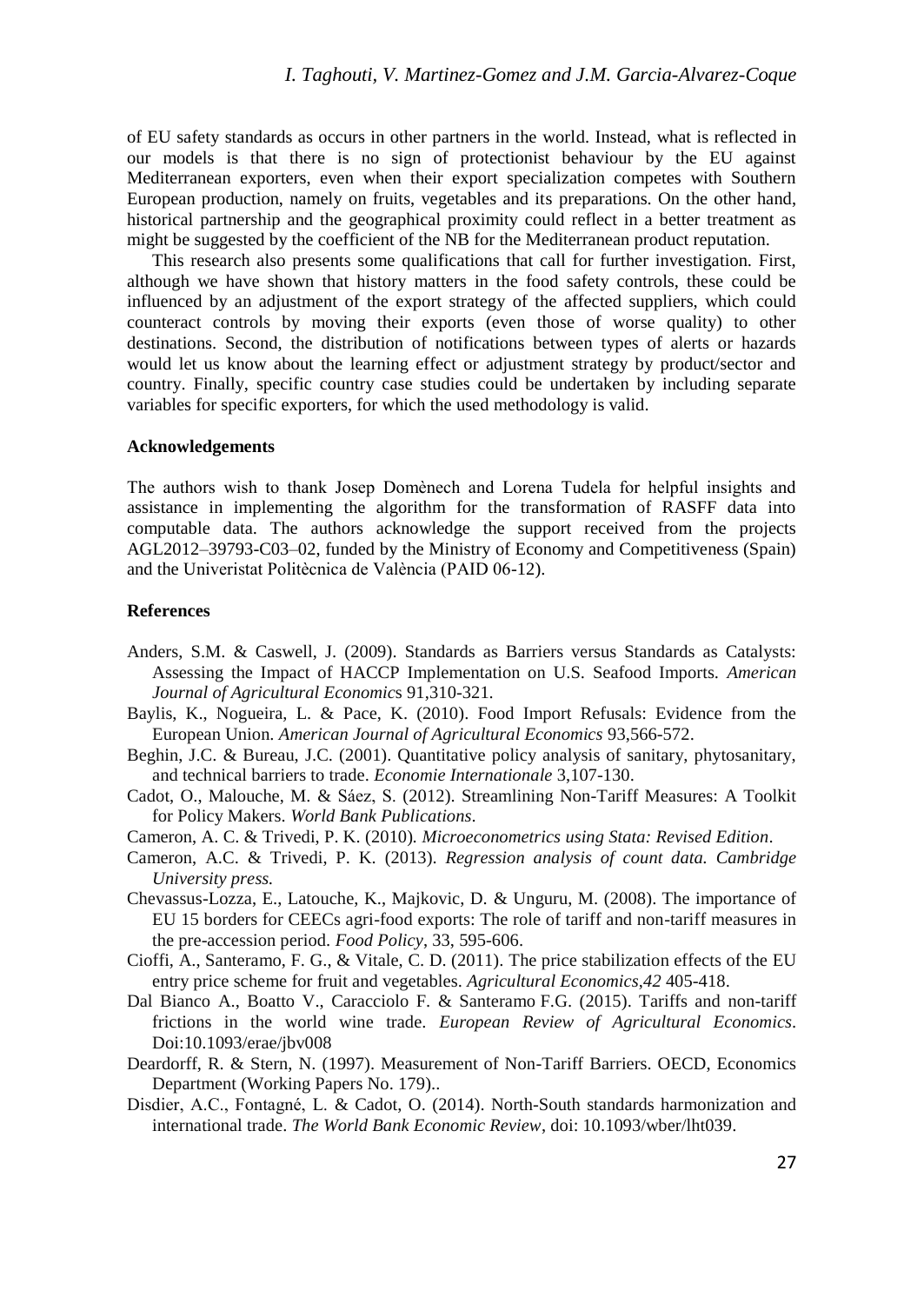- Essaji, A.(2008). Technical Regulations and Specialization in International Trade. *Journal of International Economics*76, 166-76.
- Garcia-Alvarez-Coque, J.-M., Martinez-Gomez, V. & Villanueva, M. (2010). Seasonal protection of F&V imports in the EU: impacts of the entry price system. *Agricultural Economics*, 41, 205–218. doi: 10.1111/j.1574-0862.2009.00435.x
- García-Alvarez-Coque, J.M. Martinez-Gomez, V. &,Villanueva M. (2009). A trade model to evaluate the impact of trade liberalisation EU tomato imports. *Spanish Journal of Agricultural Research* 7, 235-47.
- Garcia Alvarez-Coque, J.M., Tudela Marco, L. & Martinez-Gomez, V. (2014). Mediterranean Food Trade and Non-Tariff Measures. *Options Méditerranéennes.*  (Forthcoming).
- Garcia Martínez, M., Poole, N.D., Skinner, C., Illes, C. & Lehota, J. (2006). Food Safety Performance in European Union Accession Countries: Benchmarking the Fresh Produce Import Sector in Hungary, *Agribusiness: An International Journal* 22, 69–89.
- Grazia, C., Hammoudi, A. & Malorgio, G. (2009, September). *Regolamentaziones della qualità sanitaria degli alimenti e acesso dei Paesi Della riva Sud del Mediterraneo ai Mercali europei: un'analisi empirica*. Paper presented at XLVI Convegno di Studi, SIDEA, Piacenza.
- Gonzalez, A., M'barek, R., Nii-Naate, Z., Gonçalves, N., & Spinoglio, M. (2011). *The importance of non-tariff measures for African Agricultural and Food Trade to the EU. Evidence from selected countries* (Report No. JRC68145). Institute for Prospective and Technological Studies, Joint Research Centre.
- Greene, W.H. (1994). *Accounting for Excess Zeros and Sample Selection in Poisson and Negative Binomial Regression Models* (Working Paper No. EC-94-10). Department of Economics Stern School of Business: New York University.
- Henson, S.J. & Jaffee, S. (2008). Understanding Developing Country Strategic Responses to the Enhancement of Food Safety Standards. *The World Economy* 31, 1-15.
- Hoekman B. & A. Nicita. (2008). *Trade Policy, Trade Costs and Developing Country Trade (*Policy Research Working Paper, No. 4797). The World Bank Development, Research Group.
- Jaud, M., Cadot, O. & Suwa-Eisenmann, A. (2013). Do food scares explain supplier concentration? An analysis of EU agri-food imports. *European Review of Agricultural Economics*. doi: 10.1093/erae/jbs038
- Jouanjean, M.A., Maur, J.C. & Shepherd, B. (2012). Reputation Matters: Spillover Effects in the Enforcement of US SPS Measures. Non-Tariff Measures. In: A Fresh Look at Trade Policy's New Frontier. The International Bank for Reconstruction and Development/The World Bank. NW, Washington: USA.
- Kavallari, A., Rau, M. L., & Rutten, M. (2013). *Economic Growth in the Euro-Med Area through Trade Integration: Focus on Agriculture and Food Regional impact analysis* (Report No. JRC84800). Institute for Prospective and Technological Studies, Joint Research Centre.
- Maertens, M. & Swinnen, J.F.M., (2009). Trade, Standards, and Poverty: Evidence from Senegal. *World development* 37, 161-78.
- Michalopoulos, C. (1999). *Trade Policy and Market Access Issues for Developing Countries: Implications for the Millenium Round*(Report No. 2214). World Bank Publications.
- Movchan, V. (1999).Welfare Costs of Certification. EERC conference proceedings.
- Nimenya, N., Ndimira, P.& De Frahan, B. (2012). Tariff equivalents of nontariff measures: The case of European horticultural and fish imports from African countries. *Agricultural Economics* 43, 635-53.